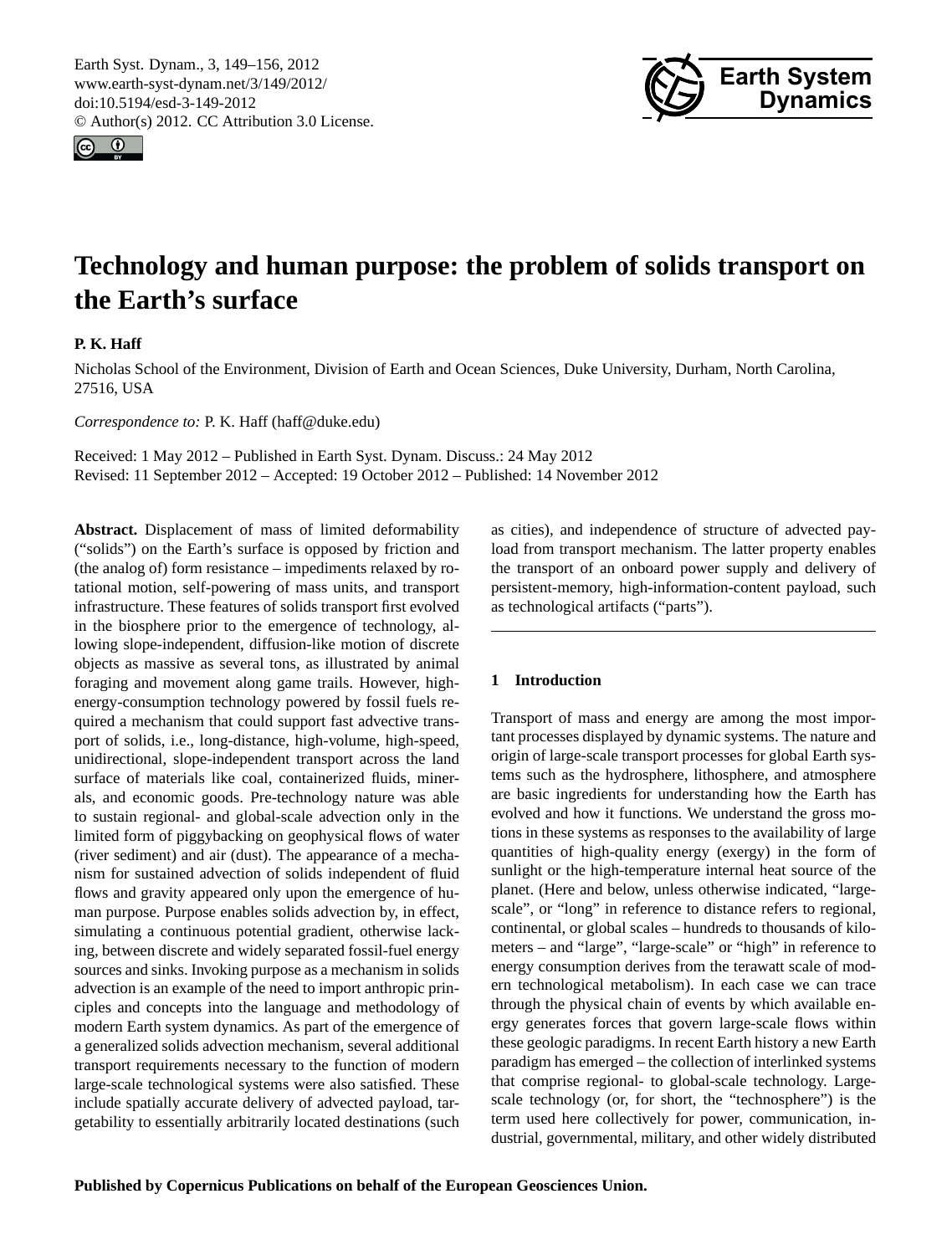and interconnected technological systems on whose function modern civilization and society is based. Technology, including its human components, is recognized as an Earthchanging phenomenon whose transformation of air, water, and soil has been captured under the rubric of a new geologic epoch, the Anthropocene (Crutzen and Stoermer, 2000). Large-scale technology is largely powered by fossil energy sources, which in 2009 supplied more than 80 % or 411 EJ (International Energy Agency, 2011) of world total primary energy supply at a power level in excess of 10 TW. Unlike for the earlier Earth paradigms, in the case of the technosphere the mechanisms underlying energy flow from concentrations of free energy to waste heat cannot be analyzed by appeal solely to concepts of physics; human agency and purpose play a central role in many technological transport processes.

The production, movement, and consumption by the technosphere of energy, materials, and goods is accordingly often treated as an economic problem. Economics incorporates concepts and relationships such as supply and demand that directly relate human behavior to the flow of energy and mass through the technosphere. Among the goals of Earth science, on the other hand, is to understand the evolution of the planet as an organic system, including the rise of humans and technology as the most recent paradigm of Earth function, and to adopt into the science of Earth evolution an appropriate analytical framework based on these new emergent phenomena. Economics examines one side of this equation, emphasizing the role of humans. There are fewer investigations in which humans are explicitly treated as parts of the Earth system. Examples of work with the latter perspective are those of Werner and McNamara (2007) and Lazarus et al. (2011), in which the effects of geologic and social forces are tightly integrated, with landscape responding to human actions and humans in turn adjusting to landscape response. The present paper focuses on dynamics of mass and energy flows in the technosphere from a geological perspective, but adds one essential factor missing from classical geology – purpose – and attempts to clarify the role that it plays in technospheric transport. Ultimately, purpose becomes necessary because of a singular physical fact – that the technological mass that undergoes transport (Haff, 2010) by the technosphere is mostly comprised of solid-like materials. By virtue of their intrinsic ability to store information without a power source, solids also form the essential substrate of technology. However, the same non-deformability that preserves information makes solids more difficult to transport for a given driving force than fluids, for which pre-technology Nature had evolved effective global transport mechanisms as evident in the hydrosphere and atmosphere. Prior to the emergence of human purpose Nature was unable to effect sustained largescale transport of solids, except those like river sediment that piggybacked on fluid flows.

In the following sections we discuss large-scale, e.g., regional to global, unidirectional displacement of solids (advection) as a fundamental transport mode of the technosphere, and compare with the localized (diffusion) modes, such as those operating at village scale, to which technological transport was limited prior to emergence of the technosphere. Basic scaling arguments, like those used in physics to distinguish between advective and diffusive phenomena in fluid transport (i.e., like the Reynolds number), are employed to compare different dynamical regimes of technological mass transport. Future investigations might consider hybrid, i.e., mixed-regime transport, such as that exemplified by Levy flights (Reynolds et al., 2007). Methods such as those that use cellular automata to mimic combined diffusive and advective motions of transported mass (Haff, 2001) also offer natural ways to extend the present scaling arguments. The relative effectiveness of advective and diffusive transport of mass can be compared through the metric of mass action (Haff, 2010) which weights the quantity of mass moved by a typical displacement distance and velocity.

Onboard power supply, rotary motion, and infrastructure are discussed as mechanisms that act to overcome retarding effects of frictional and form-resistance in solids transport. The onboard power supply is noted as a special case of independence of payload from transport mechanism, a property that enables transport and assembly of mass (i.e., solids) with arbitrary and enduring information content – a basic requirement of technological evolution. Purpose is then interpreted as the enabling mechanism by which information-rich mass is transported with high accuracy between two widely separated points despite the absence of an intervening potential gradient (whose presence would be the usual physical requirement for maintenance of energy and mass flows). Finally we note the challenge to Earth science of integrating into its narrative the role of teleological forces. It should be emphasized for clarity that, as used here, human purpose and teleology do not refer to any kind of force or process that lies outside physical law, but to emergent properties that are useful on their own terms for analyzing system behavior.

## **1.1 Advective transport of solids**

Global technological function depends on rapid transport of solid-form energy resources like coal or containerized hydrocarbons and of solid-like materials, or "solids", of limited deformability, such as ores, sand and gravel, food, freight, people, as well as assembled or partially assembled subsystems or parts destined for integration into larger technological systems. Fossil fuel deposits and other mineral deposits tend, for geological reasons, to be distributed in zones of concentration that are widely dispersed across the globe. Sources of parts (factories) are also scattered geographically. Thus maintaining the metabolism of large-scale technology, i.e., the energy consumption of all technological processes, demands that the requisite solids be transported over long distances, up to thousands of kilometers, between discrete locations with high accuracy.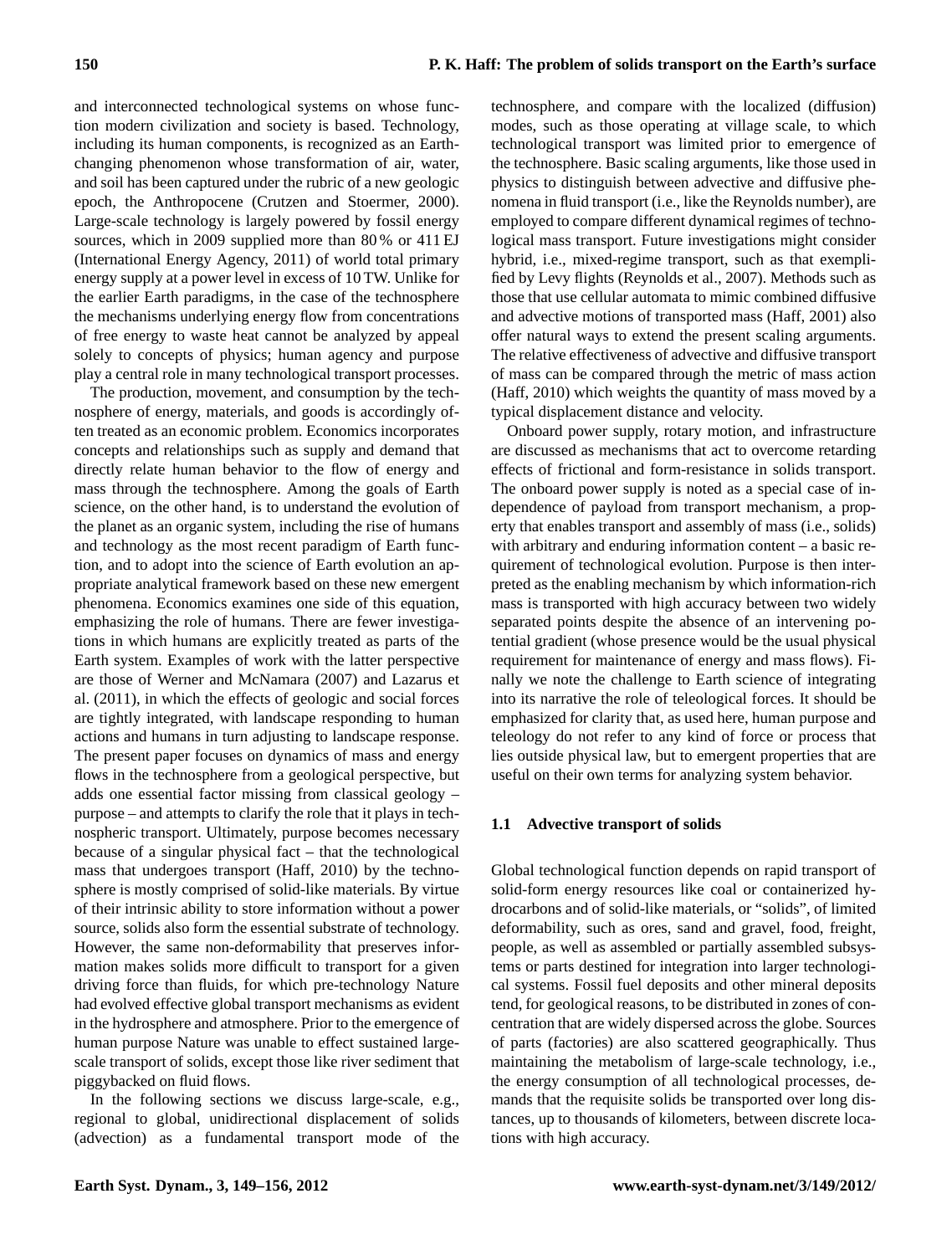The fast metabolism of modern technology ( $\sim$  13 TW) also requires high-speed (meters or tens of meters per second), high-volume (e.g.,  $\sim$  5 GT or  $\sim$  5 km<sup>3</sup> of coal was consumed worldwide in 2008; World Energy Council, 2010) transport. In other words, an advective mechanism is needed to support the bulk transport of technological mass. This may be compared to a diffusion-like (referred to below for simplicity as "diffusive") transport mechanism in which small parcels of mass are moved about with frequent changes in direction of motion. In the lexicon of this paper diffusive movement of "small" parcels (e.g., a bottle of milk) could refer to dispersal by car, delivery trucks, and similar conveyances through city streets or to the movement of biomass by animals foraging for food, whereas transport over major long-distance highways or rail lines of bulk food represents an advective process. As an example, we consider a unit of mass transported over a straight-line distance  $L$  at a given speed  $v$  (advection), and compare with the same unit of mass transported over the same net distance at the same (instantaneous) speed  $v$  but by means of a large number of small displacements  $l \ll L$  that are quasi-randomly oriented with respect to one another (diffusion). If on dimensional grounds we define a mass diffusivity as the product vl such that the diffusive timescale is  $L^2/vl$ , then the ratio of diffusive to advective time scales for transporting the mass the distance  $L$  is  $L/l$ . If a fleet of trucks traveling at fixed speed on a highway that connects two cities that are 100 km apart requires 1 h to make the trip, the same trucks moving at the same speed on a random network of roads segments each with length 0.1 km (the length of a typical city block) would require on the order of  $(100/0.1) \times 1$  h, i.e., 1000 h, or almost six weeks, before a significant fraction of the trucks had moved 100 km from their starting point.

A metric that captures (i) the amount of mass moved, (ii) the distance that the mass moves between significant changes in direction (such as the highway or city-block distance measures of the preceding paragraph), and (iii) the speed of displacement, is mass action (Haff, 2010),  $A = mlv$ , where m is the quantity of mass,  $l$  is the displacement distance or mean free path, and  $v$  is the average displacement velocity along l. When summed over the different masses moving in a given transport process, such as process A, highway traffic, or process B, city traffic, then the ratio of the summed mass actions for the two processes is the relative mass action number Ma<sub>A,B</sub> =  $\sum$ A ml v $\sqrt{\Sigma}$ B mlv. (To make contact with a more familiar problem, if processes A and B refer to transport of molecules in a fluid by (A) eddies, and of the *same* molecules by  $(B)$  their thermal motion, then  $Ma<sub>A,B</sub>$  reduces to the Reynolds number of the fluid,  $Ma<sub>A,B</sub> \rightarrow Re$ .) In the example of the previous paragraph, the mass action number for highway versus city street transport of the same mass at the same instantaneous speed would be in order of magnitude Ma<sub>highway.city</sub>  $\sim L/l = 1000$ . The total mass action of technological land transport processes is of the same order of magnitude as the mass action associated with sediment transport by all the world's rivers (Haff, 2010).

Advection of solids over large distances occurs in nature where solids piggyback on fluid motion, as in the transport of river sediment. However, to support the high metabolic rate of technology that uses resources fluxed from random geographic locations, a mechanism is required that can transport solids across the Earth's surface in directions and at rates that do not necessarily have any connection to natural fluid flows. Sustained movement of large quantities of solids across the Earth's surface is difficult for several reasons. The first is that the friction coefficient between the land surface and most solid bodies is large. An irregularly shaped block of solid material will typically stay in place when positioned on a slope less than the angle of repose, whose value is usually on the order of 30 degrees (Anderson and Anderson 2010), implying a coefficient of friction  $\mu \geq 0.6$ . A solids transport mechanism in which the block was simply pushed across a horizontal surface would require a force  $F_p = \mu mg$ , where *m* is the mass of the block and *g* is the acceleration of gravity. If for illustration we take  $\mu = 1$ , then a 1 kg mass would require a minimum force of at least 10 newtons in order to keep it moving on level terrain. A block of coal with nominal mass density  $\rho_{\rm coal} \sim 1000 \,\rm kg \, m^{-3}$  and linear dimension  $D = 0.1$  m has a mass of 1 kg and a crosssectional area  $A = 0.01$  m<sup>2</sup>. For a strong near-surface wind with speed on the order of  $V_{wind} = 10 \,\text{m s}^{-1}$ , with air density  $\rho_{\text{air}} = 1 \text{ kg m}^{-3}$  and aerodynamic drag coefficient  $c \sim 1$ , the force exerted on the block by the wind would be in order of magnitude  $F_w \sim Ac\rho_{air}V_{wind}^2 = 1N$ . Thus the ambient power  $F_wV_{wind}$  ~ 10W supplied by even a strong wind at the surface is too small to displace even a relatively low-density solid object of modest size. Small particles, for which the ratio of surface to body force is large, can be moved long distances by fluid forces, as happens in dust storms, or when sand and gravel are transported in a river, but until geologically recent times there existed no mechanism by which large amounts of solid mass could be moved unidirectionally across the land surface for a sustained period of time.

#### **2 Elements of solids transport**

#### **2.1 Onboard power source**

Aside from displacement by occasional events like landslides, transport across the land surface of solid or limiteddeformability objects as large as several tons became possible in Earth history (and common) only with the evolution of land animals. The appearance of tetrapods in the Middle to Late Devonian (Niedzwiedzki et al., 2010) (and earlier for arthropods) overcame the low ambient power density, highfriction limitations to solids transport on land by the introduction of two innovations, both of which later also played a critical role in enabling technological transport. The first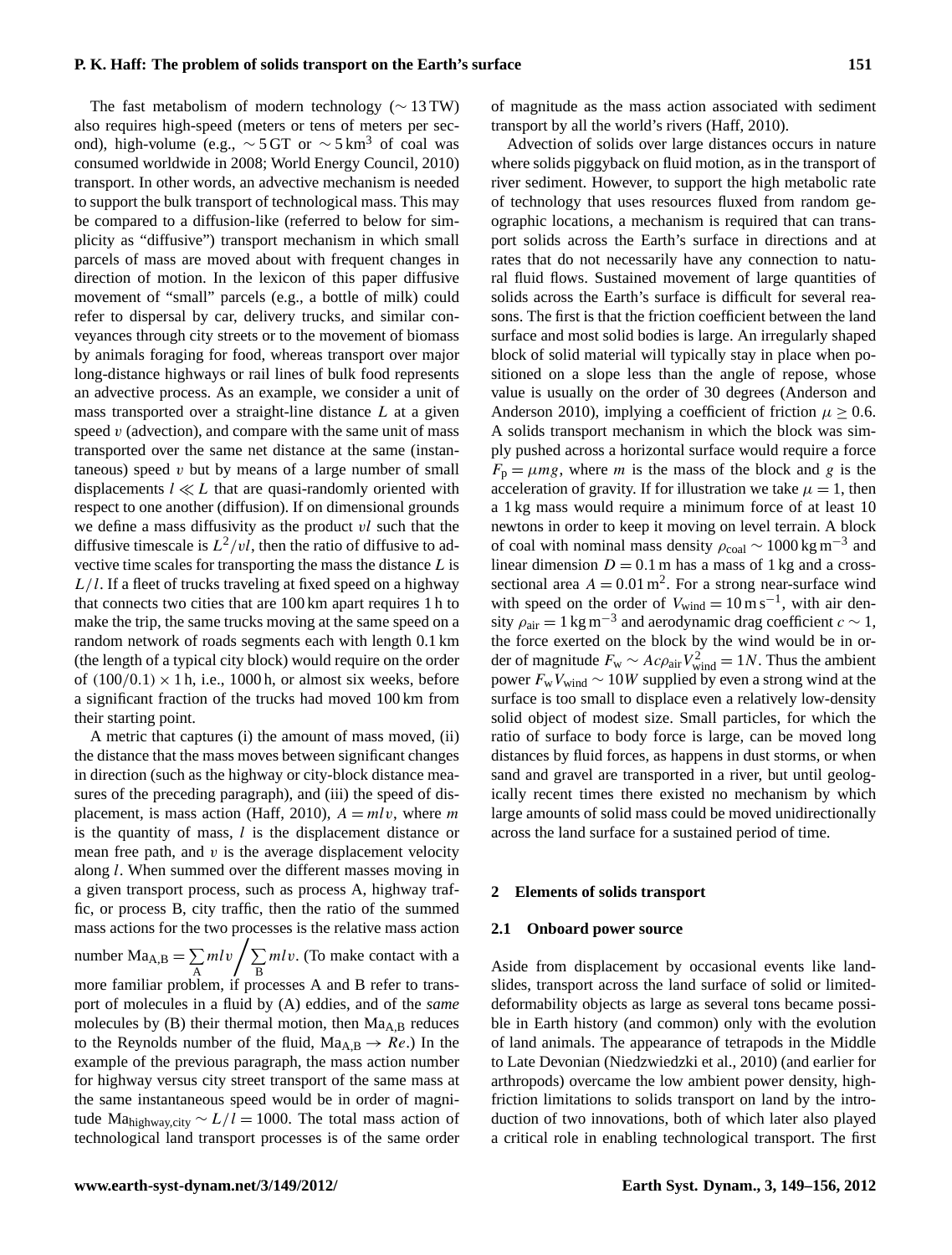innovation was inclusion of the motive power source as part of the transported mass. A self-powered human, weighing 50 kg, walking on a level, firm surface at moderate speed  $(1.3 \text{ m s}^{-1})$  requires an energy expenditure rate of about 60W above base metabolic rate (Ainsworth et al., 1993), a level easily maintained for extended periods of time (hours). Selftransport by legged animals occurs mostly over relatively small distances with frequent changes in direction, i.e., it is diffusive. Nonetheless, the biological evolution of onboard power systems was an essential step in enabling land transport over a high-friction surface where reliable sources of ambient mechanical power were lacking. Technological transport on land faced the same power problem as biological transport, and adopted the same solution – onboard motors, such as those that propel cars, trucks, and trains.

## **2.2 Rotary motion**

An onboard power source alone, however, is not sufficient to overcome frictional resistance to sustained motion either for biological or for technological systems. Using humans again as an example, the 60 W drawn from an internal energy source would not be very effective by itself in powering translation across the land surface if the transport mode were sliding. For a 50 kg person to drag herself (with  $\mu = 1$ ) across the ground at a typical walking speed would require the application of  $\sim$  500 N of force and an energy expenditure rate greater than  $\sim$  600 W. A second transport innovation was required to support large-animal locomotion on land. This was rotary motion, which appeared in the form of pendulum-like oscillation of limbs in animals. Rotary motion significantly reduced the retarding effect of friction on dry land – in fact with rotation high friction becomes a virtue by reducing slippage – and enabled slope-independent diffusion of animals with mass measured in tons (e.g., mammals and dinosaurs). For the same reason rotary motion also emerged in technology, in the form of the wheel, enabling transport of multi-ton objects across high-friction terrain. Transport over rough terrain (as opposed to simply high-friction terrain) presented a different problem, discussed in the next section.

## **2.3 Form resistance and infrastructure**

Even with an onboard power supply and a rotational mechanism that avoids the braking effect of friction, there remains a mechanical impediment to advective transport – what in fluid mechanics would be called form resistance. The flow of water in a river is driven by gravity and is resisted by two kinds of forces. The first is (skin) friction between the moving water and the bed. This frictional force is mediated by small-scale roughness of the bed and is analogous to the frictional resistance that is felt by a solid body dragged across a surface. Form resistance, or form drag (Furbish, 1997), on the other hand, arises from larger-scale surface roughness where the size of roughness elements may approach an appreciable fraction of the depth of flow. An analog to fluid form resistance is the impediment to motion offered a solid object on land by an obstacle with vertical dimension comparable to that of the object, or to parts of the object that are critical to the transport process, as a rock or shrub might offer resistance to the passage of an automobile or, with the same result, to its wheel. Form resistance to water flow across the Earth's surface is reduced by the spontaneous formation of a river channel, an emergent structure whose effect is to remove larger obstacles that might impede flow, as when a river cuts through rugged terrain and clears debris along the immediate flow path, and to decrease the relative size of surface irregularities in contact with advective flow (that is, to reduce the "wetted perimeter"). The river channel, in its modification of the transport environment to reduce form resistance, represents a kind of transport infrastructure. Advective transport of solids on land requires transport infrastructure like highways and railways for the same reason – to smooth the natural landscape.

## **2.4 Independence of payload from transport mechanism**

The appearance of rapid long-distance solids transport made possible long-distance conveyance of payloads with arbitrary physical structure and properties. That is, (part of) the transported mass could be decoupled from the transport process itself. This is not the case with the Earth's other mechanism for large-scale movement of mass – fluid flow. The difference in transport mode of fluids and solids reflects differences in constraints on internal degrees of freedom of the transported mass. The easy deformability of fluids results in the accommodation of their internal configuration to the demands of transport. For example part of the mass of a river flowing over a rough bed is configured in a way that effectively smooths out surface irregularities, thus reducing friction for the rest of the flow, while the bulk of the flow configures itself into eddies that operate to transport momentum internally toward the bed as part of the transport process. In solids transport, by contrast, most internal degrees of freedom are uninvolved in the transport process – they are frozen in place and come along for the ride. Unlike in fluid flow, in solids transport there is a clear separation of "payload" from transport mechanism. There is then, in general, no necessary restriction for solids on the constitution of the payload.

## **2.5 Solids and memory**

A significant consequence of decoupling of payload from transport mechanism follows from the fact that solids have enduring memory. Solids maintain their information content, i.e., the relative positions of their atomic constituents, during the transport process, whereas in contrast a purely fluid payload is not decoupled from its transport mechanism and must restructure on the fly as it participates in its own transport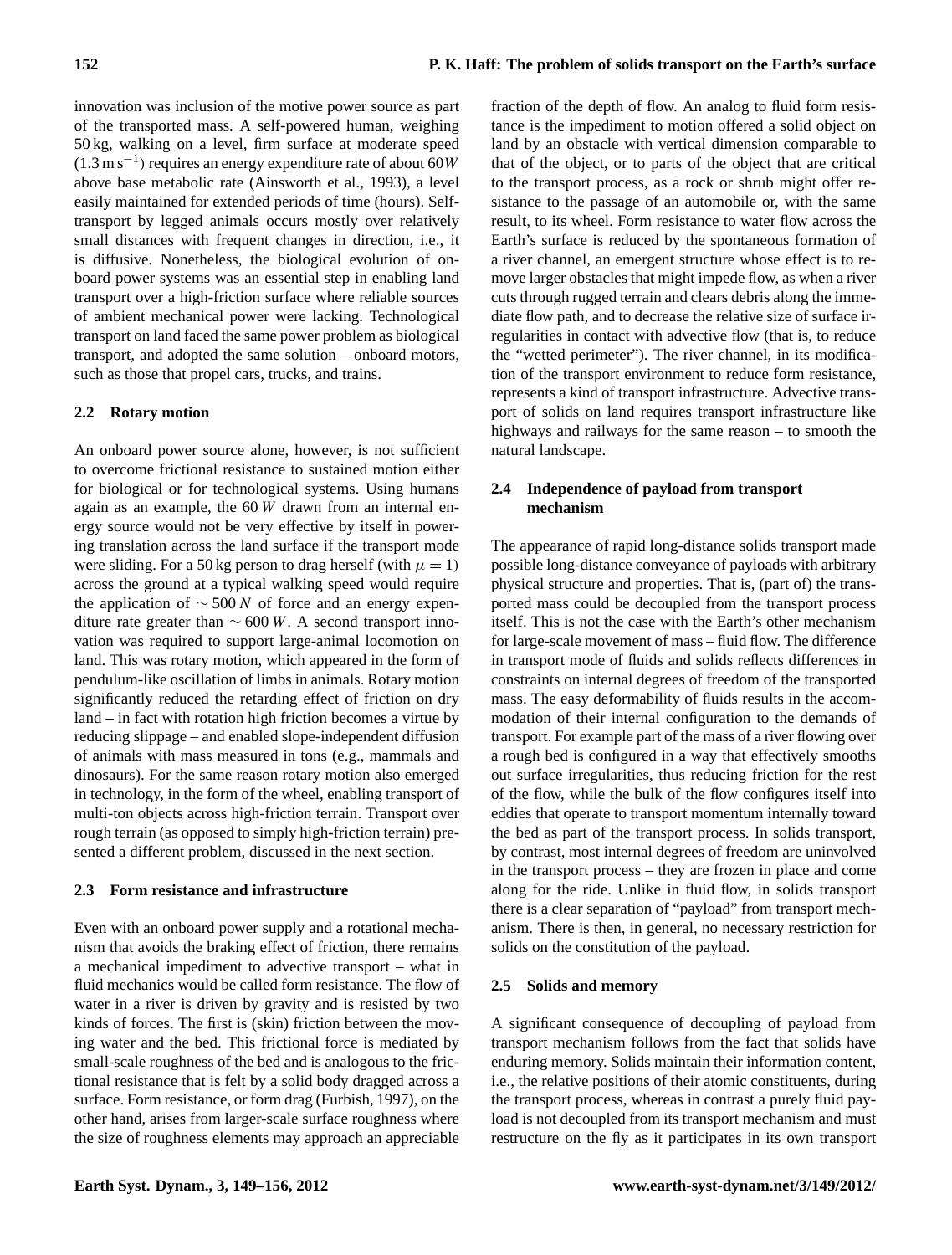## **P. K. Haff: The problem of solids transport on the Earth's surface 153**

dynamics. A knife retains its sharp blade and a computer retains its transistors, keyboard and other elements of its design, and both retain their functionality, however far they are moved. An eddy in a river on the other hand does not maintain its structure. Preservation of memory during transport is a key property that allows construction of large technological systems from a collection of smaller technological parts or artifacts that are assembled at dispersed geographical locations following transport from the point of manufacture. This is a physical reflection of the combinatorial process that underlies technological evolution (Arthur, 2009). In-place construction of parts and subsystems that together comprise a large technological system is generally not possible because the distribution of source materials and information (knowledge) to be encoded in structure and function are determined by exogenous factors (like the distribution of geologic resources or human expertise) that bear no necessary relation to the disposition of the technology into which they will be incorporated. A transformer in an electrical distribution system does not grow organically in place but usually must be imported in one piece from the location where it was assembled. The information built into the transformer in the factory, and not otherwise available to the grid, is preserved in transit to become part of the total information content of the grid system. In a similar way all large technological systems are comprised of many composite solid parts, each with pre-installed memory, the overwhelming majority of which were advectively transported over large distances prior to incorporation as system parts. The importance of solids to memory in dynamical systems was first clearly stated by Schrodinger (1944) in his analysis of the stability of genetic information. His conclusions apply to information content in technology as well as in biology.

#### **2.6 High accuracy transport to arbitrary destinations**

A portable power source together with transportation infrastructure provides the basis for another property necessary to the function of spatially extensive, high-metabolism technologies – namely, high spatial accuracy of delivered payload to essentially any geographic location. Large technological systems contain parts and require resources whose accurate delivery and precise placement relative to other parts is critical for system function. For example, coal from a mine must end up at the power plant that burns the coal even though the power plant has no necessary geographical relation to the mine and may lie at a great distance from it. The Scherer power plant in Atlanta (McPhee, 1997) is a tiny target, subtending an angle of only 0.04 degrees as seen from its coal source at the Black Thunder Mine in Wyoming, but the coal nonetheless arrives exactly at the location of the power plant. Likewise food stuffs transported from the farm or from food processing centers must be targetable from a distance to specific supermarkets, and similar requirements of spatial resolution are present in supplying raw materials and parts to any

manufacturing process. The intrinsic shape-stability of solids (a brick placed on the ground retains its compact shape while a similar volume of water immediately spreads out in a thin sheet unless confined by solid boundaries, as in a puddle) means that a suitable transport path can be accommodated by a narrow infrastructure zone. For example, the aspect ratio of the travel surface of a major transcontinental highway is typically about  $10<sup>5</sup>$ . Transport corridors are thin, presumably because infrastructure construction and maintenance costs energy. Given that targeted transport is a function of purpose (see below), building wider-than-necessary infrastructure elements would represent a purposeless use of energy, and lowaspect ratio transport corridors would be the exception rather than the rule.

#### **3 Absence of continuous potential gradient**

In order for transport to persist, a driving force or affinity must do work to maintain the flow of mass, and to form and maintain infrastructure. For natural Earth systems the origin of the driving force is a gradient in an environmental variable, such as elevation in the case of a river. For the river we understand the physical processes that act to overcome friction and generate the infrastructural channel. These processes are direct consequences of extraction of energy from the gravitational potential and the consequent application of a force that causes flow and generates infrastructure via erosion and sediment transport (e.g., Anderson and Anderson, 2010). Sustained advection of solids across the Earth's surface must likewise be driven by a gradient in a suitable environmental variable. The oil pools and coal beds sequestered below the Earth's surface define an average gradient in stored chemical energy relative to any point where such deposits are scarce. However, unlike the space-filling gradient of elevation that at most points on the land surface provides a force that can power river flow, the chemical energy in fossil energy deposits is confined to the geologic source area and exerts no direct intervening influence by which to power motion of mass to distant points. This is one reason that fossilfuel deposits have not already undergone wholesale depletion. Some depletion does occur naturally of course, as in coal-bed fires (Heffern and Coates, 2004) or biodegradation of crude oil (Jones et al., 2008), but this tends to occur in situ and to be slow compared to the rates of technological energy extraction.

The energy associated with a step-function gradient, defined by a localized spatial distribution of the energy source, can sometimes be accessed by rearrangement of system parts, as when gas molecules arrange themselves in such a way as to smoothly interpolate a local temperature difference between separated sources and sinks of thermal energy. Heat can then be conducted down a continuous temperature gradient that the molecules themselves act to define. In the next section we discuss a somewhat similar kind of interpolation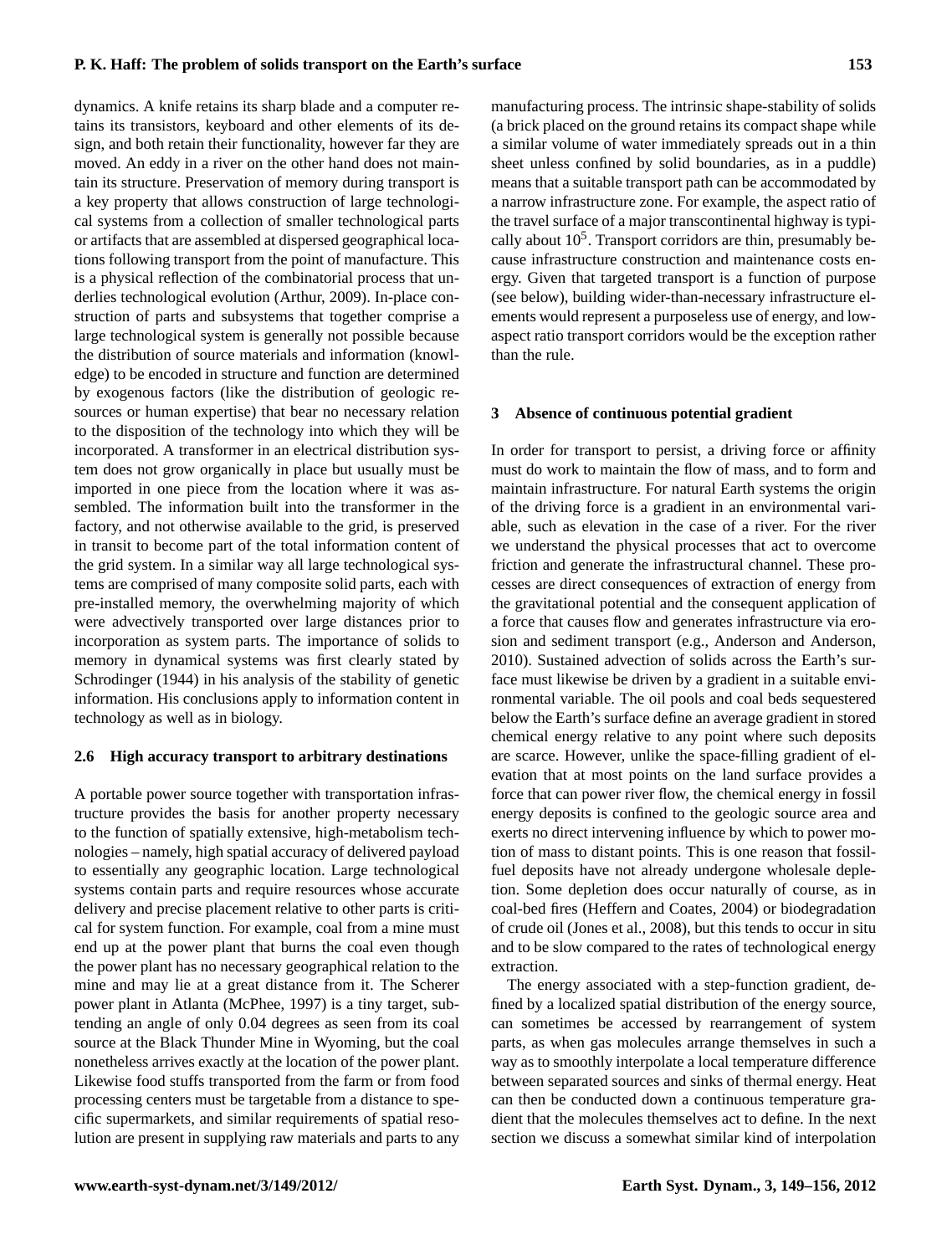process that occurs with respect to the step-function distribution of fossil-fuel sources.

## **4 Purpose and transport**

To help focus on a key factor necessary to understand the origin of advective solids transport, we first consider the example of atmospheric convection. In the temperature inversion that occurs when solar radiation heats the ground and adjacent layers of the atmosphere, the temperature difference between lower and upper atmospheric layers generates density differences and hence a buoyancy force that propels parcels of hot air upward as convective plumes. At each point in the motion of a typical ascending parcel of air, local pressure differences overcome the viscous (frictional) retarding force and sustain the parcel motion. Transport of an element of mass across the Earth's surface similarly requires continuous application of a suitable force to overcome friction. In the case of rail transport of coal from its source at a mine to the point where it will be consumed, the physical force that drives mass transport and overcomes retarding effects such as those offered by air resistance and internal friction is the force exerted by the rails on the wheels of the locomotive. The force is applied at every point along the transport path, or else the train would stop. Identifying this force is as full an answer to the question of what causes advection of coal as the identification of the buoyancy force answers the question of what causes hot air to rise. A fuller explanation of each phenomenon requires answering a different question, namely, what is the origin of the applied force? Because we can easily imagine how thermal conduction heats a layer of near surface air and because we have a physical understanding of why heated air expands in volume, and because we understand the basic physics of buoyancy, the explanation of thermal convection of the atmosphere can be made entirely in the language of physics.

In the example of transport of coal, while we can explain the physics of the force that causes the coal to advect in terms of the action of a diesel engine and all the internal linkages that end up exerting a force on the rail and then a force back on the train, there is no explanation in the language of physics for the origin of the force. Rather, the origin is explained as a consequence of human purpose: people want the coal to appear in a place that is distant from its source location. The dynamical problem that "purpose" solves is this: it enables dynamics that are capable of inducing transport even in the absence of a continuous potential gradient between separated source and sink zones. Purpose provided a basis for emergence of a nonlocal Earth system dynamics, in which mass and energy could propagate between widely separated points in the absence of an intervening force field. Human purpose is an ultimate cause of transport and the diesel engine is a proximate cause. The distinction between proximate and ultimate cause is familiar in biology (Mayr, 1961) where for

example the proximate cause of the bird taking flight is the approach of a predator and the ultimate cause is a genetically determined survival instinct. The concepts embodied in Darwinian evolution provide an overarching theory of biological systems and the origin of certain ultimate causes. Construction of a comparable metatheory of technology has begun (e.g., Arthur, 2009), but is not yet well developed. Our understanding is still largely stuck in the "organismal" phase of technology where the focus is on materialized artifacts and systems rather than on the collective dynamics of the technosphere. Understanding human purpose and its effects as a product of Earth system evolution rather than as an independent phenomenon somehow springing full-blown from the individual human will be a sign of maturity in the development of a self-consistent theory of technology. At present we lack this understanding, and are forced to treat human purpose as an ad hoc element of technological dynamics.

Invoking human purpose as the cause of a physical force may seem like an abandonment of the principles of science, which, since Darwin, has mostly abjured teleological explanations (e.g., Mayr, 1992). There are good reasons for this stance – experience shows that physics, chemistry, and most of biology are explicable in terms that have nothing to do with human intention. However, it is also true that explanation of the behavior of any sufficiently complex system requires appeal to emergent phenomena or properties suggested by observation of the system itself and not (only) by reference to the underlying physics (Werner, 2003). The behavior of an ant colony is explained (Holldobler and Wilson, 1990) in terms of the actions or behavior of the queen, of drones and workers, of chemical trails and external environmental factors, and so on, not in terms of the underlying molecular physics. Physics and chemistry can inform our understanding of specific mechanisms of complex system function, such as the role of pheromones in ant signaling, but fail to provide a complete explanatory basis for whole system behavior. New levels of explanation are required. Human purpose, a product of Earth evolution, is an emergent real-world phenomenon that has physical effects, one of which is its role in enabling solids transport on land.

## **5 Summary and conclusion**

Certain fundamental physical requirements had to be met for large-scale systems of the kind that dominate technological energy consumption today to emerge. One of these, studied here, was the capability for rapid transport of large quantities of materials of limited deformability, such as coal, minerals, and other products, across the land surface over large distances, i.e., advective transport of solids. The antecedents and path of development of today's multifaceted technology is often considered to lie in the bailiwick of historians (Basalla, 1989) and social scientists (Heilbroner, 1967), but one might expect that basic underlying functionality such as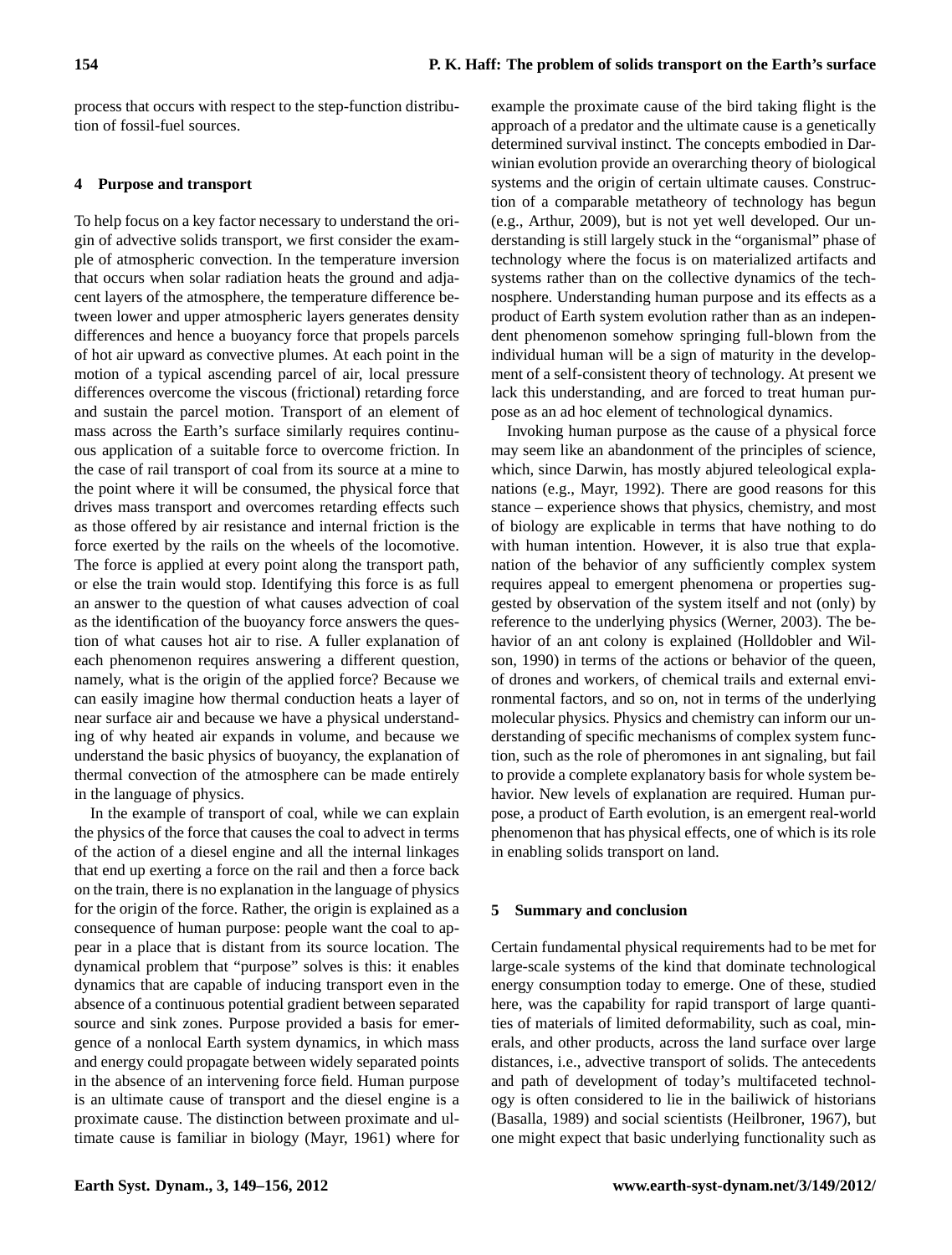## **P. K. Haff: The problem of solids transport on the Earth's surface 155**

mass transport and energy flows would fall squarely within the bounds of the physical sciences. However, the mechanism of large-scale extraction of work from concentrated deposits of fossil chemical energy – the energetic basis of modern technology – is not entirely a problem of mechanics or thermodynamics. Consumption of these energy sources had to await the emergence of human purpose, which (effectively) provided for an otherwise missing potential gradient between fossil energy sources and sinks. When Earth evolution produced a mechanism that could provide support for such a transport mode, several further physical processes became possible that were also essential for the emergence of large-scale development of technology, including transport of complex payloads with persistent memory, displacement of these payloads independent of geophysical fluid flows and topographic slope, and spatially accurate delivery to fixed but arbitrary destinations.

The example of solids transport illustrates one way in which the dynamics of the Earth system today depends not just on variables familiar from the physical sciences but also on new emergent phenomena – in this case human purpose. Disciplines outside the physical sciences have arisen to engage the implications of purpose. For example, economics offers a set of well-developed rules that addresses energy- and mass-flow phenomena using purpose-based concepts such as supply and demand. However, to follow this example, economics alone is not a sufficient basis on which to explain the dynamics of the technosphere because, like other social sciences, it is partly a product of what it would be trying to explain. The principles of economics do not effectively account for the fact that economics itself is not a free-floating invention of humans, but a product of Earth system dynamics. We have the example of the biosphere as a set of complex systems – organisms and ecosystems – whose origin and development can be understood in terms of a metatheory, Darwinian evolution, whose basic elements (replication, variation and selection), considered as processes, not as realizations, are independent of biology. In this way we understand biology not as an add-on but as an integral part of the Earth system. On the other hand technology is usually considered a human-generated add-on to nature, its large-scale operation explainable at least in principle by engineering, economics, and other social sciences. Although this is clearly an incomplete assessment of what large-scale technology really is, at present there is no overarching framework for understanding the technosphere as an expression of Earth dynamics. The Principle of Maximum Entropy Production (so far still a conjecture) has been discussed (e.g., Kleidon and Lorentz, 2005) as one approach for analyzing energy consumption in essentially arbitrary complex systems subject to strong (enough) forcing, but the application of PMEP to the technosphere remains unproven and untested (Haff, 2012). Another approach might extend the Darwinian triumvirate of replication, variation, and selection to the technological world, as Blackmore's (2010) notion of techno-memes, or "temes" does,

according to which technology would evolve for the same non-biological reasons that the biosphere evolves. However, no accepted technospheric dynamics has yet been constructed based on these ideas. The present study does not break this impasse, but attempts to move the discussion forward by emphasizing one example of how purpose, technology, and the larger Earth system all come together to enable the apparently simple physical process of large-scale transport of solid materials.

*Acknowledgements.* I thank Evan Goldstein, Brad Murray, Dave Furbish and an anonymous referee for suggestions for improving this paper.

Edited by: A. Kleidon

#### **References**

- Ainsworth, B. E., Haskell, W. L., Leon, A., Jacobs Jr., D. R., Montoye, H. J., Sallis, J. F., and Paffenbarger Jr., R. S.: Compendium of physical activities: classification of energy costs of human physical activities, Med. Sci. Sport Exer., 25, 71–80, 1993.
- Anderson, R. S. and Anderson, S. P.: Geomorphology: The Mechanics and Chemistry of Landscapes, Cambridge University Press, Cambridge, UK, 2010.
- Arthur, W. B.: The Nature of Technology: What It Is and How It Evolves, Free Press, NY, 2009.
- Basalla, G.: The Evolution of Technology, Cambridge University Press, Cambridge, UK, 1989.
- Blackmore, S.: Temes: An emerging third replicator, in On the Human (National Humanities Center), available at: [http:](http://onthehuman.org/2010/08/temes-an-emerging-third-replicator/) [//onthehuman.org/2010/08/temes-an-emerging-third-replicator/,](http://onthehuman.org/2010/08/temes-an-emerging-third-replicator/) last access: 9 September 2012.
- Crutzen, P. J. and Stoermer, E.: The Anthropocene, Global Change Newsletter, 41, 17–18, 2000.
- Furbish, D. J.: Fluid Physics in Geology, Oxford University Press, New York, 1997.
- Haff, P. K.: Waterbots, In Landscape Erosion and Evolution Modeling, edited by: Harmon, R. S. and Doe III, W. W., 239–275, Kluwer Pub., New York, 2001.
- Haff, P. K.: Hillslopes, rivers, plows, and trucks: mass transport on Earth's surface by natural and technological processes, Earth Surf. Proc. Land., 35, 1157–1166, [doi:10.1002/esp.1902,](http://dx.doi.org/10.1002/esp.1902) 2010.
- Haff, P. K.: Maximum entropy production by technology, in: Beyond the Second Law: Entropy Production and Non-Equilibrium Systems, edited by: Dewar, R. C., Lineweaver, C., Niven, R. K., and Regenauer-Lieb, K., Springer, in press, 2012.
- Heffern, E. L. and Coates, D. A.: Geologic history of natural coalbed fires, Powder River basin, USA, Int. J. Coal Geo., 59, 25–47, 2004.
- Heilbroner, R. L.: Do Machines Make History?, Technol. Cult., 8, 335–345, 1967.
- Holldobler, B. and Wilson, E. O.: The Ants, Harvard University Press, Cambridge, 1990.
- International Energy Agency: Key World Energy Statistics, [http:](http://www.iea.org/textbase/nppdf/free/2011/key_world_energy_stats.pdf) [//www.iea.org/textbase/nppdf/free/2011/key](http://www.iea.org/textbase/nppdf/free/2011/key_world_energy_stats.pdf)\_world\_energy\_stats. [pdf](http://www.iea.org/textbase/nppdf/free/2011/key_world_energy_stats.pdf) (last access: 30 April 2012), 2011.